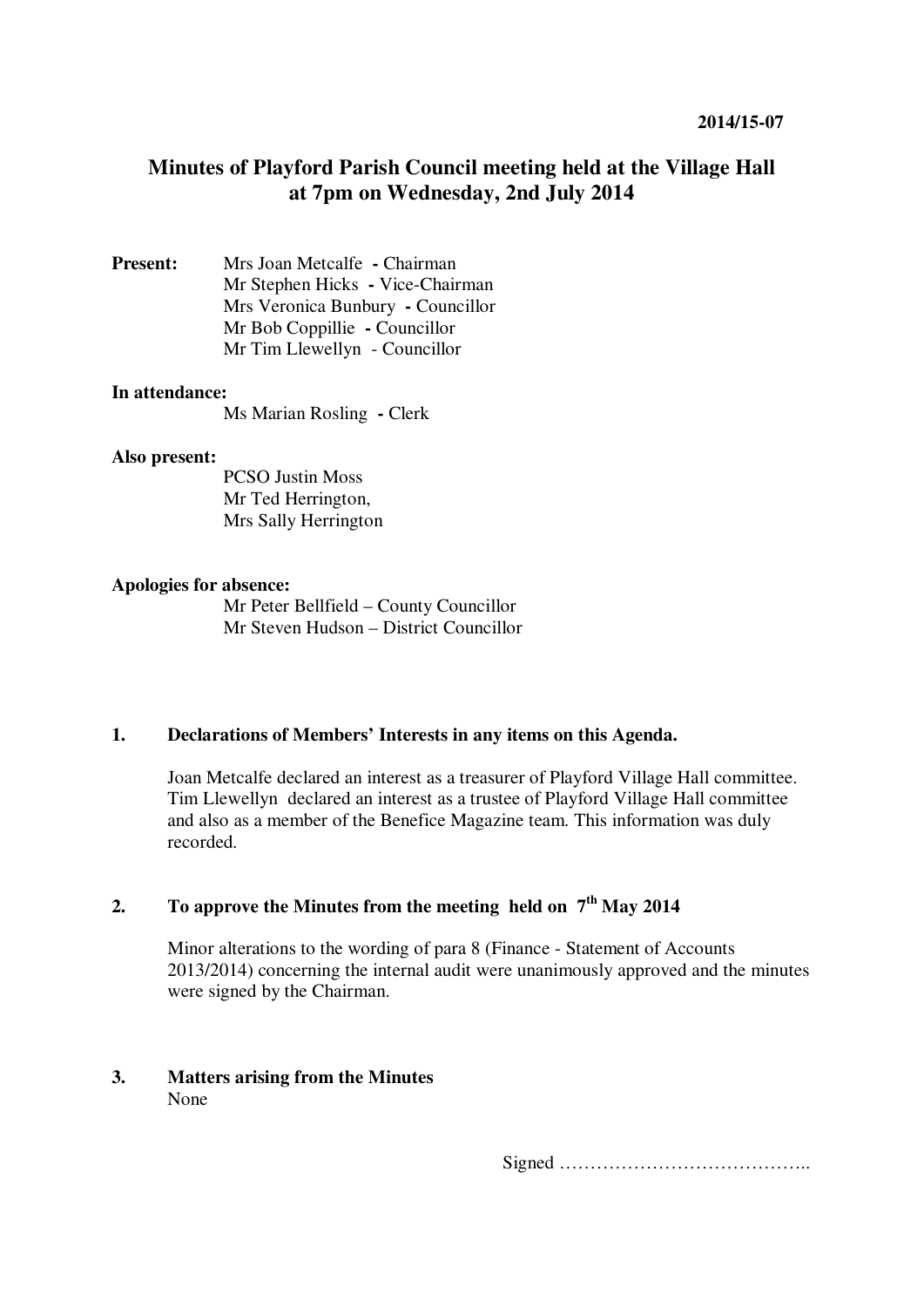## **4. Action Log Review**

**AP-46 –** Website issues. It was decided to defer this matter indefinitely.

**AP71** – Two sand bins smashed by SCC vehicle when the roadside verges were trimmed back in June last year. The technician assigned to this task has moved on, leaving a backlog of work. David Chenery, Road Safety Group Manager, SCC, apologised for the delay and advised that green plastic bins are now available and will be installed at the end of the Summer. It was suggested that these new bins could perhaps be marked by a flag on a pole so ensure their future safety – Clerk to speak to SCC again to enquire.

**AP78** –Footpath no. 20 is now clear.

**AP-81** Byway 19 has now dried out and repairs can be effected. Debbie Adams from SCC Highways has been approached regarding downgrading this to a Bridleway but says that repairs must be carried out first and that downgrading would be a last resort only if other measures failed. It has been reported that two small 4x4 vehicles have been racing along the track – if anyone can supply registration no/s for these vehicles, the police would be willing to talk to them about safety measures and the fact that they are degrading the surface of the roadway.

**AP82** - Surface water in Church Lane. Contractors working locally have repaired the underground pipe which appears to have been causing the problem. Clerk to write letter of thanks on behalf of the Council.

For more details see Action Log appended at end of the Minutes.

## **5. County Councillor Peter Bellfield's report.**

Peter Bellfield had emailed his apologies to the Clerk as he is unable to attend due to recent illness. His brief report assures us that the council leader, Mark Bee has set out future priorities as education, roads and supporting the vulnerable. SCC has been awarded a silver medal by the Royal Society for the Prevention of Accidents, Occupational Health & Safety Awards 2014 in recognition of its work done on improving health, safety and wellbeing to all in Suffolk. He also assured us that he is involved in the debate regarding the pension fund holding stakes in tobacco stocks and that this will be discussed at the next council meeting.

## **6. District Councillor Steven Hudson –** no report.

Signed …………………………………..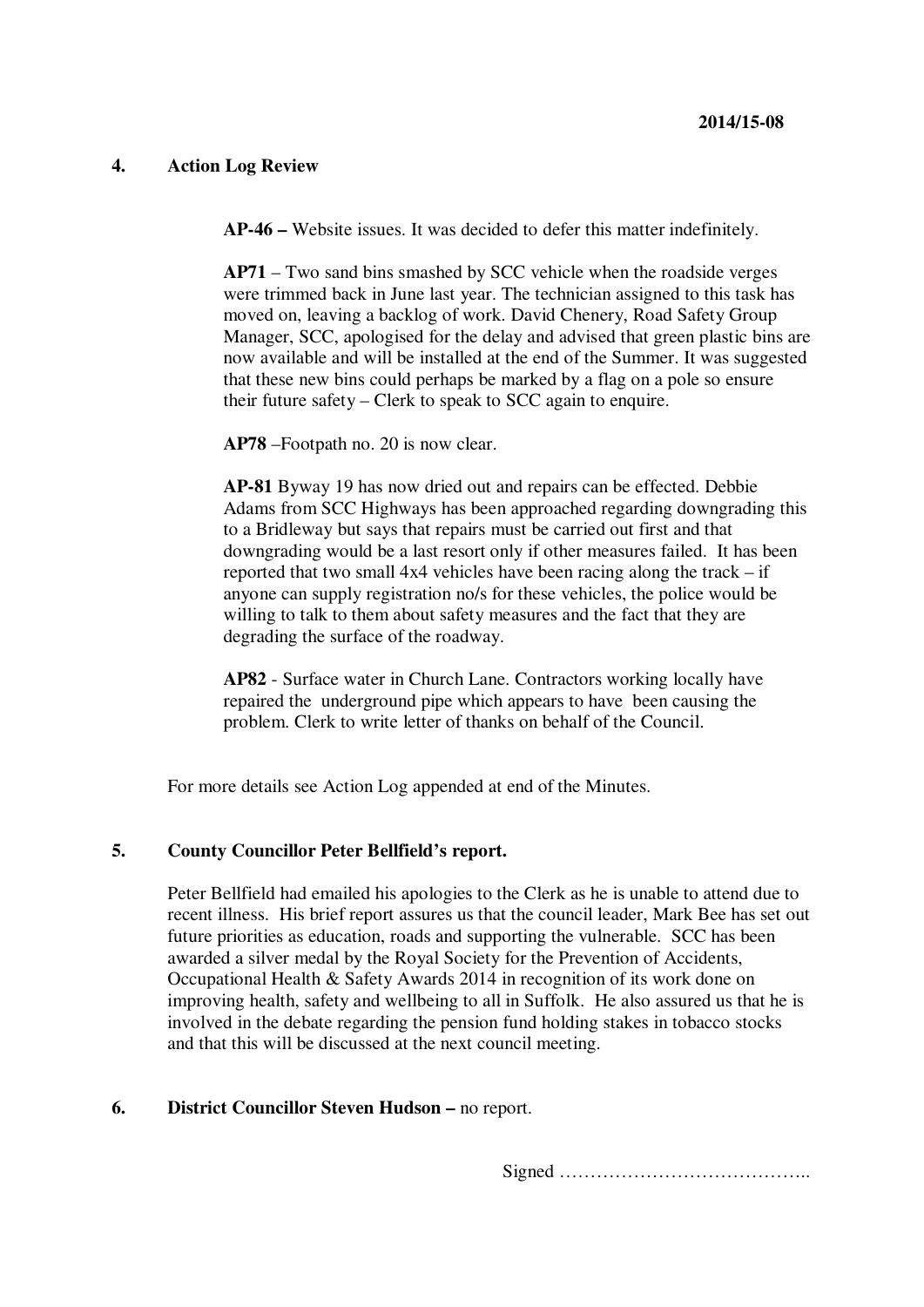#### **7. Report by PCSO Justin Moss**

There have been 13 recorded crimes in Playford since the last Parish Council meeting in May. Two were burglaries from dwellings, eight burglaries from other buildings, two thefts from motor vehicles and one interference with a motor vehicle. All of the incidents involve security – all of the vehicles that were entered were unlocked. Half of the sheds that were entered were insecure, the other half were forced. The spike in the number of crimes is part of a wider trend and it is thought that small gangs are targeting areas with easy pickings. It was suggested that more padlocks, alarms and security lights are needed to deter these opportunists by making it more difficult for them to operate. A forensic team is involved but there is not much to report in the way of results as yet.

PCSO Moss's full report can be seen appended to the minutes on the village website.

### **8. Finance**

o Reporting & authorisation of cheques:-

Cheques were signed for:

|  | 729 M J Rosling                                                  | £150.00 Clerk's annual payment for use   |
|--|------------------------------------------------------------------|------------------------------------------|
|  |                                                                  | of computer, elec, file storage etc      |
|  | 730 Old Parsonage Gdn Services £135.00 Grass cutting April & May |                                          |
|  | 731 Information Commissions                                      | £35.00 Data protection.                  |
|  | S/O M J Rosling                                                  | £161.98 Clerk's salary for June          |
|  | 732 HMRC                                                         | £117.33 Tax on Clerk's salary April-June |
|  | 733 M J Rosling                                                  | £26.37 Clerk's expenses May-June         |
|  |                                                                  |                                          |

## o Minor change to Clerk's tax: HMRC calculations have revealed a discrepancy of 30p in the clerk's favour – it was resolved to correct this and any other small amounts at the end of the tax year.

o Budget review:

A new form of budget sheet was distributed to all councillors, showing income & expenditure against actual and proposed figures on the same sheet. It was perused by all and it was agreed that the budget was on track.

o Bank balances: Barclays Bank current account as at 30.6.14 £2856.28 NS&I savings account as at 30.6.14 £1779.12

Signed …………………………………..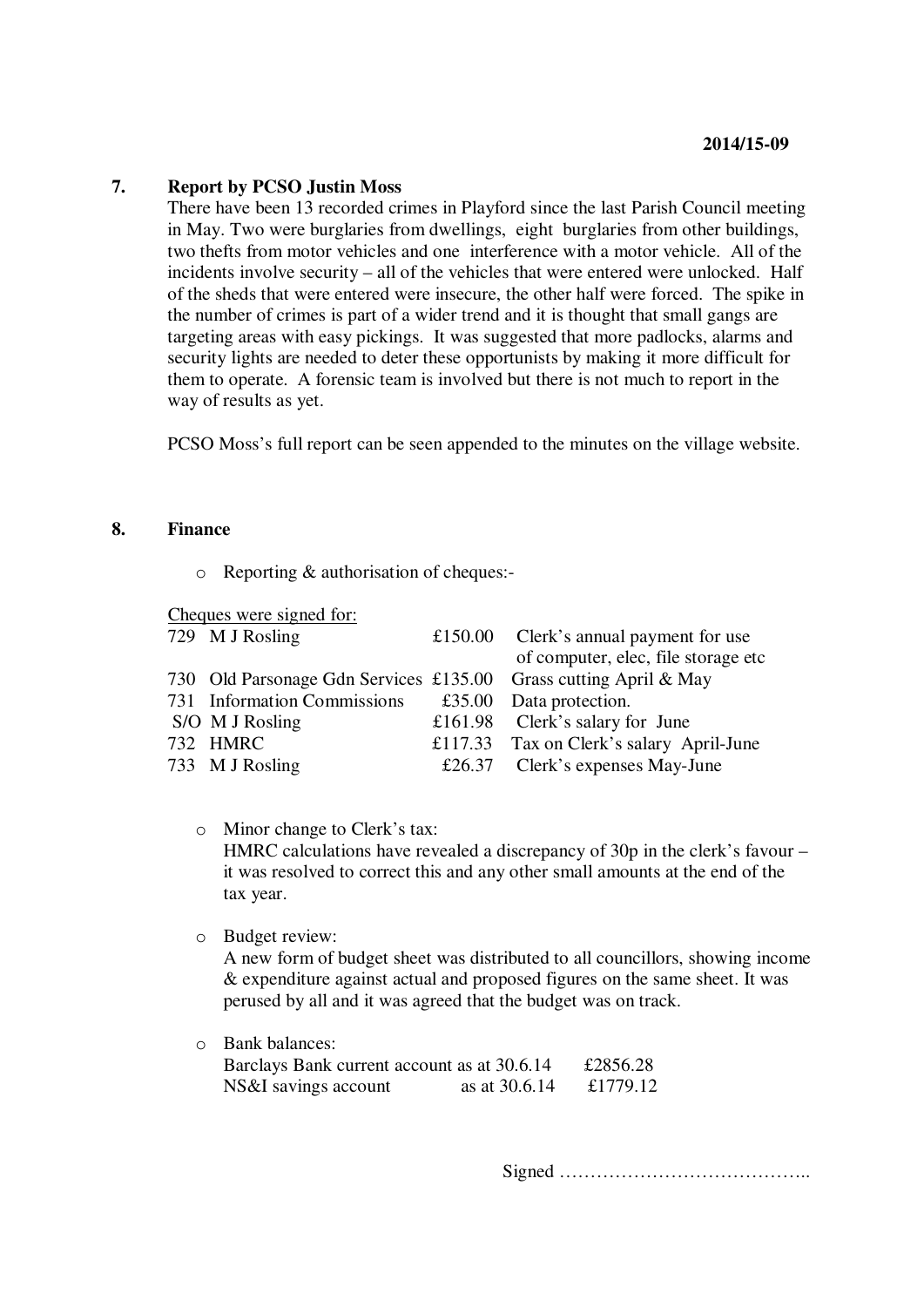o Online banking:

The clerk reported that of the number of options available with Barclays Bank, the most appropriate online service seems to be Dual Authorisation whereby payments can be set up by one authorised signatory, then sanctioned by another online at a later time. It was felt that despite considering other options recently, it was reasonable to keep the accounts with Barclays Bank - Joan Metcalfe proposed this and it was seconded by Veronica Bunbury. It was unanimously agreed to go ahead with online banking and the clerk will contact Barclays Bank for authorisation forms.

#### **9. East Anglian Offshore Windfarm**

East Anglia THREE Limited (EATL) is the new joint venture between Scottish Power Renewables and Vattenfalls Wind Power Limited, and a subsidiary of EAOW. It forms part of the next stage of development in the East Anglia Zone. It is proposed that a new windfarm site will be constructed 69km off the coast from Lowestoft and will cover an area of approx  $305 \text{km}^2$ . As the project will have an installed capacity of 1200 MW, it will come under the title of "Nationally Significant Infrastructure Project" (NSIP) and an environmental impact assessment will need to be submitted to the Planning Inspectorate (PINS) who will examine on behalf of the Secretary of State before a development consent order can be granted.

More details of this project including a digital version on CD are currently being circulated to all councillors.

Regarding EAOW1 Ted Herrington commented that despite notices having been placed in Butts Road, Holly Lane and at Culpho Hall, concerning the proposed work schedules, no notices have been placed in the Church Road area of Playford. The Clerk will contact Philip Watkins (director of Eastern Edge Ltd) who is co-ordinating the project.

#### **10. Highways**

Colin Hedgley, Vice-Chair of Great Bealings PC has written asking once again whether Playford PC would be willing to appoint a representative to join in efforts to minimise speeding through the local villages. The main area of Playford affected by speeding is Butts Road and as this already has a speed limit sign in place, it was felt that not much more could be done. Joan Metcalfe proposed that we do not send a representative to their meetings but that we offer our support in name only and ask to be kept in touch with their progress. This can be reviewed at the next meeting. The proposal was seconded by Tim Llewellyn.

## **11. Local Code of Conduct – new guidelines.**

Joan Metcalfe proposed adoption of the changes in para 72 of the revised Local Code of Conduct, concerning Disclosable Pecuniary Interests (DPI's). This was seconded by Tim Llewellyn and Joan undertook to make the necessary changes to the village website.

Signed ………………………………...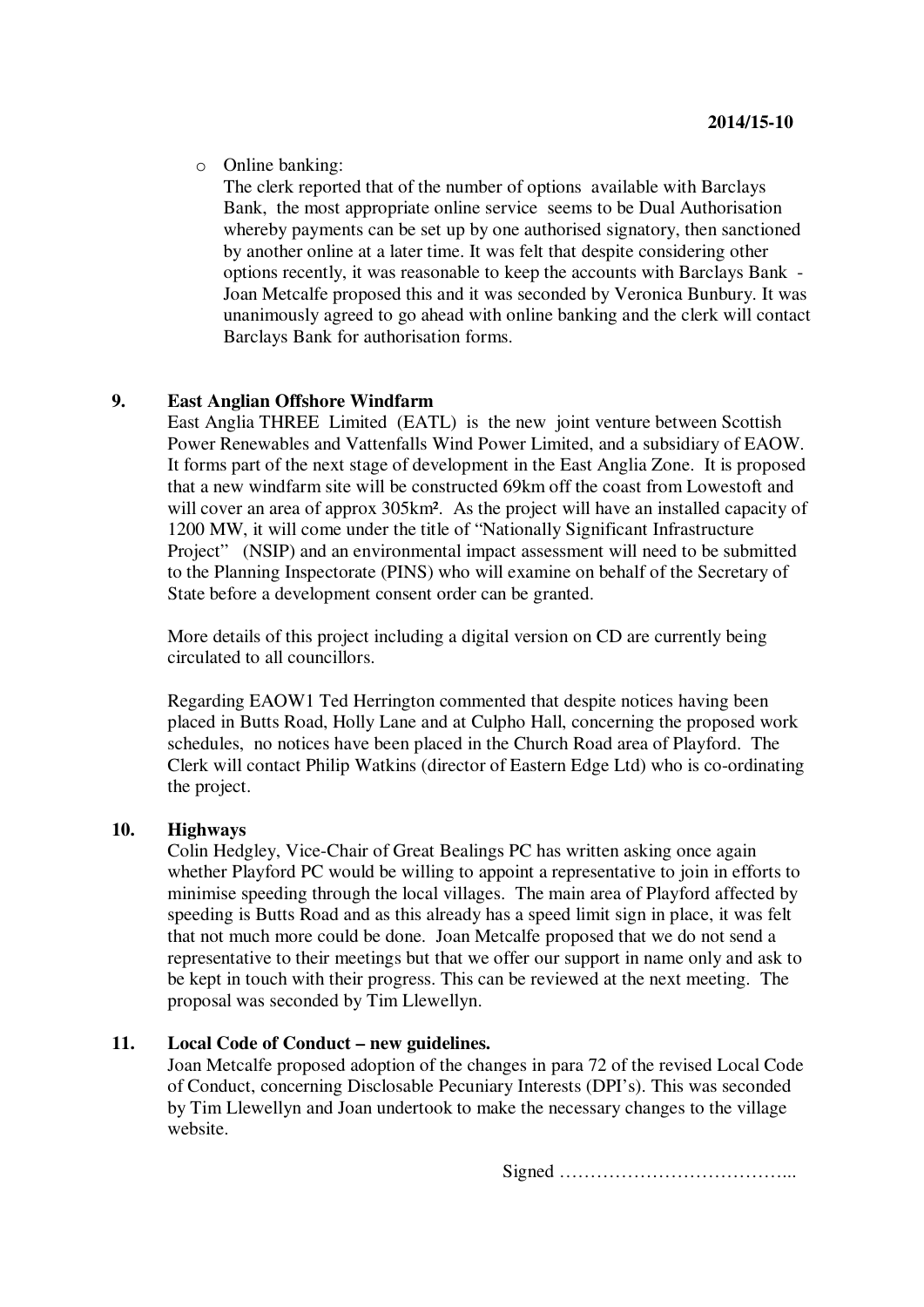#### **12. Governance & Accountability procedures.**

NALC & SLCC published a new edition of Governance & Accountability for Local Councils in June 2014. This is a 106 page document which has been updated to make it more readable and jargon-free. It was resolved to defer this until the next meeting to enable it to be properly looked at.

#### **13. Auction of Pocock paintings.**

The auction took place very successfully on 25<sup>th</sup> June. All the paintings exceeded their reserve prices and were bought by parishioners, one ex-resident and one was bought by the Friends of Ipswich Museum. The net profit of £810.00 was donated to the Parish Council by Joan Metcalfe to be used to improve parish amenities.

#### **14. Rural Services Network – Questionnaire on rural housing.**

This was discussed and completed by the councillors. The general feeling was that although there is a need for more rural housing, there are no suitable sites in the parish for more such housing and no infrastructure to support anyone living in them. Also, there is no scope for any further permitted development at this moment.

## **15. Outdoor Playspace funds.**

.

Despite discussing the issue with a member of the Outdoor Playspace Team in February of this year, no-one appears to be available to further assist with an application and telephone calls have not been returned. Clerk to pursue this and take it higher if necessary.

#### **16. Discussions of village amenities**

Joan Metcalfe has obtained information from Glasdon UK Ltd and various other suppliers regarding a new bench for the village green as the old one now seems beyond repair. The favourite was the Phoenix bench made from recycled materials and is offered by Glasdon at £365 (ex VAT) including delivery. Joan Metcalfe proposed we go ahead with this and it was seconded by Tim Llewellyn. The bench would need anchoring to the ground (Anchor kit £34.37 ex VAT) and the possibility of a plaque (£64.80 ex VAT) was also discussed. Joan will contact Steven Hudson to enquire whether grant money can be used for the purchase.

There is a pile of rotten logs on the playing field which need clearing away. Bob Coppillie has undertaken to do this.

Joan Metcalfe has received a complaint about a lime tree in the village hall car park whose branches are overhanging one of the parking spaces. Ted Herrington kindly offered to see to this. Joan also commented that there is a gap in the hedge between the playing field and Butts Road, which needs attention. Steve Hicks has offered to screw in some wooden bars to fill in the space.

Signed ……………………………...